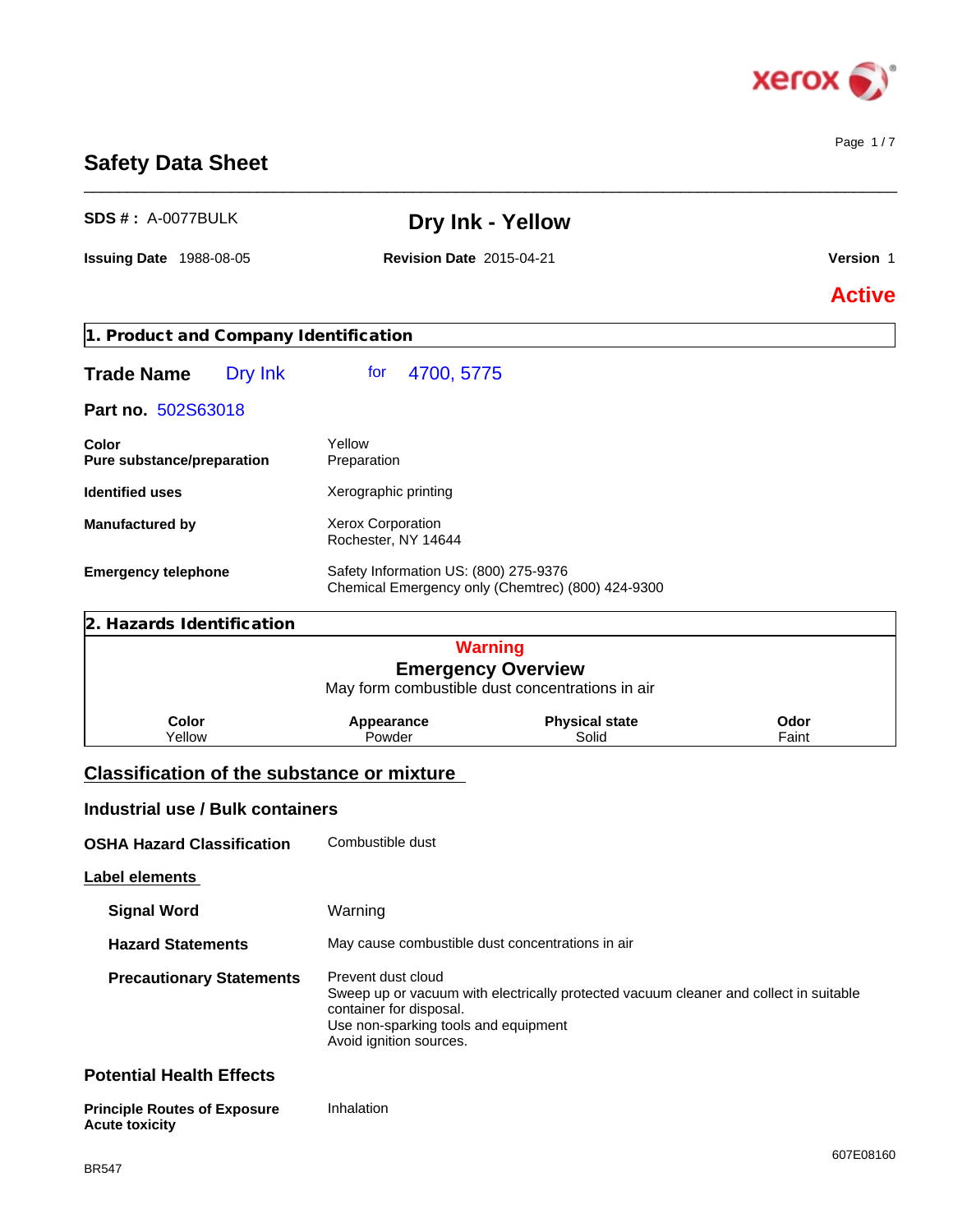

\_\_\_\_\_\_\_\_\_\_\_\_\_\_\_\_\_\_\_\_\_\_\_\_\_\_\_\_\_\_\_\_\_\_\_\_\_\_\_\_\_\_\_\_\_\_\_\_\_\_\_\_\_\_\_\_\_\_\_\_\_\_\_\_\_\_\_\_\_\_\_\_\_\_\_\_\_\_\_\_\_\_\_\_\_\_\_\_\_\_\_\_\_\_ **SDS # :** A-0077BULK **Dry Ink - Yellow** Page 2 / 7

**Eyes** No known effect<br> **Skin** No known effect **Skin**<br> **Inhalation**<br>
No known effect<br>
No known effect **Inhalation** No known effect<br> **Ingestion** No known effect **No known effect Chronic effects Main symptoms Overexposure may cause:** mild respiratory irritation similar to nuisance dust. **Aggravated medical conditions** None under normal use conditions The environmental impact of this product has not been fully investigated. However, this preparation is not expected to present significant adverse environmental effects.

### 3. Composition/Information on Ingredients

| <b>Chemical Name</b>        | <b>CAS-No</b> | Weight % |
|-----------------------------|---------------|----------|
| Stvrene/butadiene copolymer | 9003-55-8     | 90-100   |
| <b>Yellow Pigment</b>       | 12225-18-2    | -10      |
| Quaternary ammonium salt    | 3843-16-1     | J-0      |

### 4. First Aid Measures

| General advice                    | For external use only. When symptoms persist or in all cases of doubt seek medical advice.<br>Show this material safety data sheet to the doctor in attendance. |
|-----------------------------------|-----------------------------------------------------------------------------------------------------------------------------------------------------------------|
| Eye contact                       | Immediately flush with plenty of water. After initial flushing, remove any contact lenses and<br>continue flushing for at least 15 minutes                      |
| <b>Skin contact</b>               | Wash skin with soap and water                                                                                                                                   |
| <b>Inhalation</b>                 | Move to fresh air                                                                                                                                               |
| Ingestion                         | Rinse mouth with water and afterwards drink plenty of water or milk                                                                                             |
| Notes to physician                | Treat symptomatically                                                                                                                                           |
| <b>Protection of first-aiders</b> | No special protective equipment required                                                                                                                        |

### 5. Fire-Fighting Measures

| <b>Flammable properties</b>    | Not flammable. Will not readily ignite                            |
|--------------------------------|-------------------------------------------------------------------|
| <b>Flash point</b>             | Not applicable                                                    |
| Suitable extinguishing media   | Use water spray or fog; do not use straight streams, Foam         |
| Unsuitable extinguishing media | Do not use a solid water stream as it may scatter and spread fire |

### **Specific hazards arising from the chemical**

Fine dust dispersed in air, in sufficient concentrations, and in the presence of an ignition source is a potential dust explosion hazard

| <b>Hazardous combustion products</b>    | Hazardous decomposition products due to incomplete<br>combustion<br>Carbon oxides |
|-----------------------------------------|-----------------------------------------------------------------------------------|
| <b>Explosion Data</b>                   | Nitrogen oxides (NOx)                                                             |
| <b>Sensitivity to Mechanical Impact</b> | Not impact sensitive                                                              |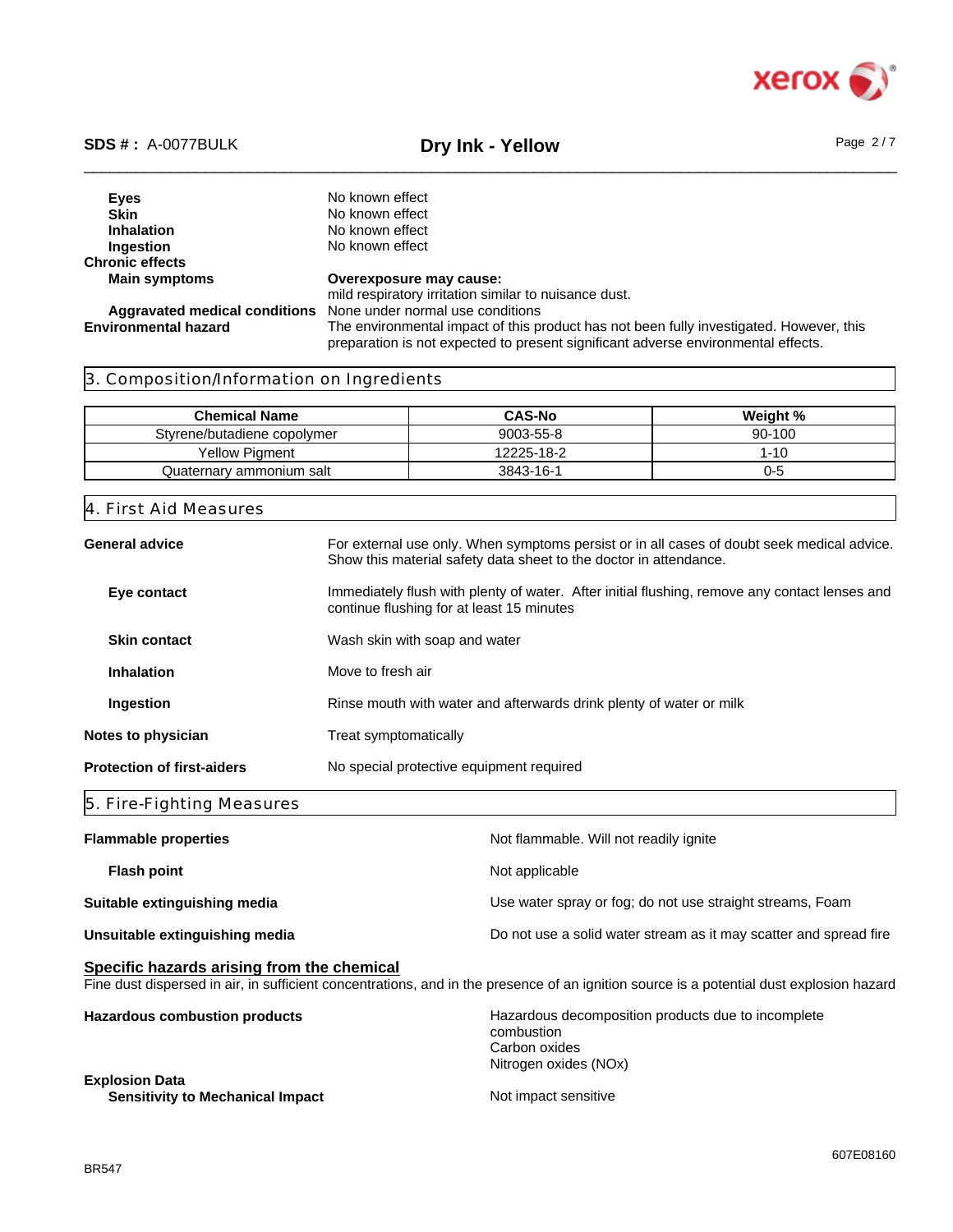

hazard

### **Sensitivity to Static Discharge** Fine dust dispersed in air, in sufficient concentrations, and in the

**Note** See Section 9 for physical properties related to explosibility

presence of an ignition source is a potential dust explosion

### **Protective Equipment and Precautions for Firefighters**

In the event of fire and/or explosion do not breathe fumes. Wear fire/flame resistant/retardant clothing. Use self-contained pressure-demand breathing apparatus if needed to prevent exposure to smoke or airborne toxins.

| 6. Accidental Release Measures                  |                                                                                                                                                                                                                                                                                                                                     |
|-------------------------------------------------|-------------------------------------------------------------------------------------------------------------------------------------------------------------------------------------------------------------------------------------------------------------------------------------------------------------------------------------|
| <b>Personal Precautions</b>                     | Avoid breathing dust                                                                                                                                                                                                                                                                                                                |
| <b>Environmental Precautions</b>                | No special environmental precautions required                                                                                                                                                                                                                                                                                       |
| <b>Methods for containment</b>                  | Prevent dust cloud                                                                                                                                                                                                                                                                                                                  |
| Methods for cleaning up                         | Prevent dust cloud. Sweep up or vacuum up spillage and collect in suitable container for<br>disposal. Use non-sparking tools and equipment. Avoid ignition sources.                                                                                                                                                                 |
| <b>Other Information</b>                        | The environmental impact of this product has not been fully investigated. However, this<br>preparation is not expected to present significant adverse environmental effects.                                                                                                                                                        |
| 7. Handling and Storage                         |                                                                                                                                                                                                                                                                                                                                     |
| Advice on safe handling                         | Handling practices and processes should be consistent with the safe handling of<br>combustible dust.<br>Prevent dust cloud<br>In case of insufficient ventilation, wear suitable respiratory equipment<br>Keep away from open flames, hot surfaces and sources of ignition<br>Take precautionary measures against static discharges |
| <b>Technical measures/Storage</b><br>conditions | Keep container tightly closed in a dry and well-ventilated place<br>Store at room temperature                                                                                                                                                                                                                                       |
| <b>Hygiene measures</b>                         | Handle in accordance with good industrial hygiene and safety practice                                                                                                                                                                                                                                                               |
| <b>Industrial User</b>                          | Do not eat, drink or smoke when using this product.<br>Wash hands before breaks and at the end of workday<br>Provide regular cleaning of equipment, work area and clothing.                                                                                                                                                         |
|                                                 |                                                                                                                                                                                                                                                                                                                                     |

8. Exposure Controls/Personal Protection

### **Exposure guidelines**

### **Product information**

**ACGIH TLV TWA** 10 mg/m<sup>3</sup> (inhalable particles) **ACGIH TLV TWA** 3 mg/m<sup>3</sup> (respirable dust) **OSHA PEL TWA** 15 mg/m<sup>3</sup> (total dust) **OSHA PEL TWA** 5 mg/m<sup>3</sup> (respirable dust) **Xerox Exposure Limit** 2.5 mg/m<sup>3</sup> (total dust) **Xerox Exposure Limit** 0.4 mg/m<sup>3</sup> (respirable dust)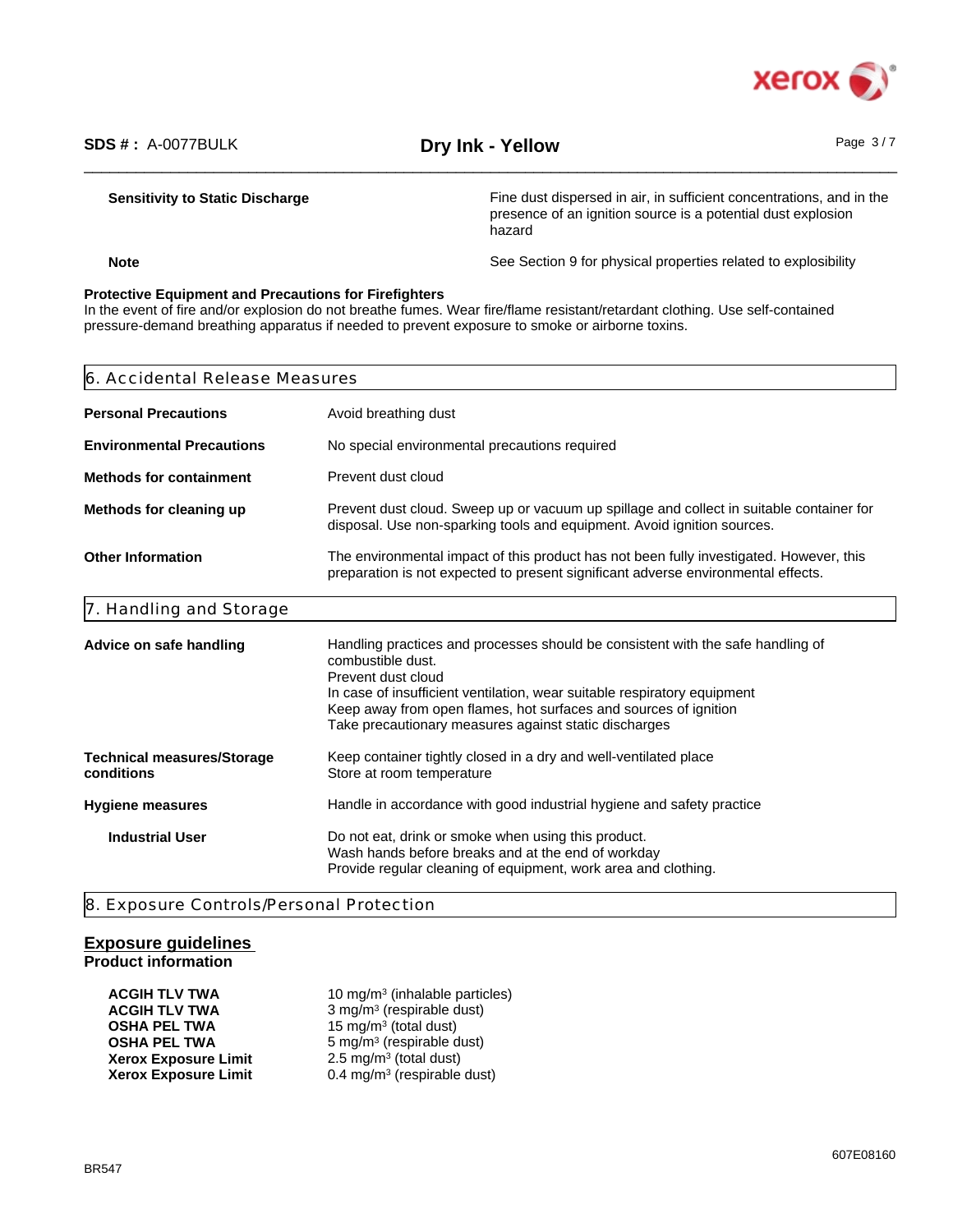

### **Other Information**

The results obtained from a Xerox sponsored Chronic Toner Inhalation Study demonstrated no lung changes in rats for the lowest (1 mg/m<sup>3</sup> ) exposure level (the level most relevant to potential human exposure). A very slight degree of fibrosis was noted in 25% of animals at the middle (4mg/m<sup>3</sup>) exposure level, while a slight degree of fibrosis was noted in all the animals at the highest (16 mg/m<sup>3</sup> ) exposure level. These findings are attributed to "lung overloading", a generic response to excessive amounts of any dust retained in the lungs for a prolonged period. This study was conducted using a special test toner to comply with an EPA testing protocol.

### **Occupational Exposure Controls**

| <b>Engineering measures</b> | Engineering controls should be used to maintain airborne dust levels below established<br>exposure limits                                                                                                                                                                                         |
|-----------------------------|---------------------------------------------------------------------------------------------------------------------------------------------------------------------------------------------------------------------------------------------------------------------------------------------------|
| Industrial use              | Equipment and processes should be designed and operated in accordance with directives<br>for safe handling of combustible dust. Provide appropriate exhaust ventilation at places<br>where dust is formed. Ensure all equipment is electrically grounded before beginning<br>transfer operations. |

### **Personal Protective Equipment**

### **Industrial use / Bulk containers**

| <b>Respiratory protection</b> | No special protective equipment required                                                                                                                     |
|-------------------------------|--------------------------------------------------------------------------------------------------------------------------------------------------------------|
| <b>Eye/Face protection</b>    | No special protective equipment required                                                                                                                     |
| Skin and body protection      | No special protective equipment required                                                                                                                     |
| <b>Hand protection</b>        | No special protective equipment required                                                                                                                     |
| Industrial use                | If exposure limits are exceeded or irritation is experienced, NIOSH/MSHA approved<br>respiratory protection should be worn Wear protective eyewear (goggles) |

### 9. Physical and Chemical Properties

**Viscosity** Not applicable<br> **Partition coefficient** Not applicable **Partition coefficient** Not applicable<br> **Evaporation rate** Not applicable

| Appearance<br><b>Odor threshold</b><br>рH<br><b>Flash point</b><br>Softening point | Powder<br>Not applicable<br>Not applicable<br>Not applicable<br>43 - 60 °C / 110 - 140 °F |                                                       | Odor<br><b>Physical state</b><br>Color<br><b>Boiling</b><br>point/range<br><b>Autoignition</b><br>temperature | Faint<br>Solid<br>Yellow<br>Not applicable<br>Not applicable                |  |
|------------------------------------------------------------------------------------|-------------------------------------------------------------------------------------------|-------------------------------------------------------|---------------------------------------------------------------------------------------------------------------|-----------------------------------------------------------------------------|--|
| <b>Flammability Limits in Air</b>                                                  |                                                                                           | Not applicable                                        |                                                                                                               |                                                                             |  |
| <b>Explosive properties</b><br><b>Minimum ignition energy</b>                      | Maximum rate of explosion pressure rise (KSt)<br><b>Maximum explosion pressure (Pmax)</b> |                                                       | 185 - 278 m*bars/sec<br>7.9 - 9.0 bar<br><3 millijoules                                                       | (Method: ASTM E 1226 Standard Test Method for Explosibility of Dust Clouds) |  |
| Vapor pressure<br>Vapor density<br><b>Water solubility</b>                         |                                                                                           | Not applicable<br>Not applicable<br><b>Negligible</b> |                                                                                                               |                                                                             |  |

**Evaporation rate**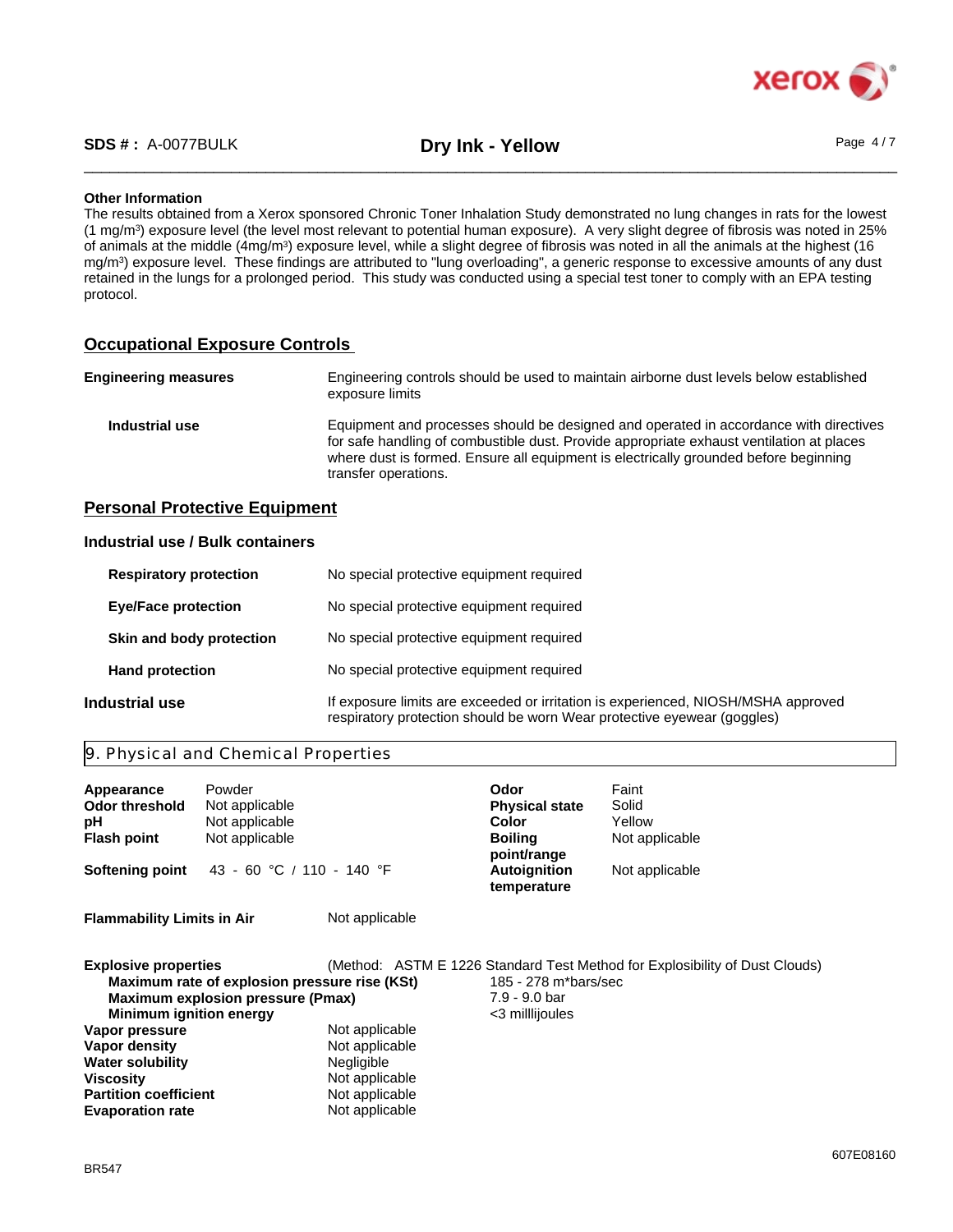

# \_\_\_\_\_\_\_\_\_\_\_\_\_\_\_\_\_\_\_\_\_\_\_\_\_\_\_\_\_\_\_\_\_\_\_\_\_\_\_\_\_\_\_\_\_\_\_\_\_\_\_\_\_\_\_\_\_\_\_\_\_\_\_\_\_\_\_\_\_\_\_\_\_\_\_\_\_\_\_\_\_\_\_\_\_\_\_\_\_\_\_\_\_\_ **SDS # :** A-0077BULK **Dry Ink - Yellow** Page 5 / 7

| <b>Melting point/range</b><br><b>Freezing point</b><br><b>Decomposition temperature</b><br><b>Specific gravity</b> | Not determined<br>Not applicable<br>Not determined<br>$\sim$ 1                                         |
|--------------------------------------------------------------------------------------------------------------------|--------------------------------------------------------------------------------------------------------|
| 10. Stability and Reactivity                                                                                       |                                                                                                        |
| <b>Reactivity</b>                                                                                                  | No dangerous reaction known under conditions of normal use                                             |
| <b>Stability</b>                                                                                                   | Stable under normal conditions                                                                         |
| Incompatible products                                                                                              | None                                                                                                   |
| <b>Conditions to Avoid</b>                                                                                         | Heat, flames and sparks<br>Take precautionary measures against static discharges<br>Prevent dust cloud |
| Hazardous Decomposition Products None under normal use                                                             |                                                                                                        |
| <b>Hazardous polymerization</b>                                                                                    | Hazardous polymerization does not occur                                                                |
| <b>Hazardous reactions</b>                                                                                         | None under normal processing                                                                           |
| 11. Toxicological Information                                                                                      |                                                                                                        |
|                                                                                                                    | The toxicity data noted below is based on the test results of similar reprographic materials.          |
| <b>Acute toxicity</b>                                                                                              |                                                                                                        |
| <b>Product information</b>                                                                                         |                                                                                                        |
| <b>Irritation</b>                                                                                                  | No skin irritation, No eye irritation                                                                  |
| LD50 Oral                                                                                                          | $> 5$ g/kg (rat)                                                                                       |
| <b>LD50 Dermal</b>                                                                                                 | > 5 g/kg (rabbit)                                                                                      |
|                                                                                                                    |                                                                                                        |
| <b>LC50 Inhalation:</b>                                                                                            | $> 5$ mg/L (rat, 4 hr)                                                                                 |
| <b>Eyes</b>                                                                                                        | No known effect                                                                                        |
| <b>Skin</b>                                                                                                        | No known effect                                                                                        |
| Inhalation                                                                                                         | No known effect                                                                                        |
| Ingestion                                                                                                          | No known effect                                                                                        |
| <b>Chronic toxicity</b>                                                                                            |                                                                                                        |
| <b>Product information</b>                                                                                         |                                                                                                        |
| <b>Chronic effects</b>                                                                                             | No known effects under normal use conditions                                                           |
| <b>Main symptoms</b>                                                                                               | Overexposure may cause: mild respiratory irritation similar to nuisance dust.                          |
| <b>Aggravated medical conditions</b>                                                                               | None under normal use conditions                                                                       |
| Carcinogenicity                                                                                                    | Contains no ingredient listed as a carcinogen.                                                         |
| <b>Other toxic effects</b>                                                                                         |                                                                                                        |
| <b>Product information</b>                                                                                         |                                                                                                        |
| <b>Sensitization</b>                                                                                               | No sensitization responses were observed                                                               |
| <b>Mutagenic effects</b>                                                                                           | Not mutagenic in AMES Test                                                                             |
|                                                                                                                    |                                                                                                        |

**Developmental toxicity** None known.

**Aspiration Hazard**

**Teratogenicity None known Target organ effects None known** 

**Other adverse effects** None known

Not applicable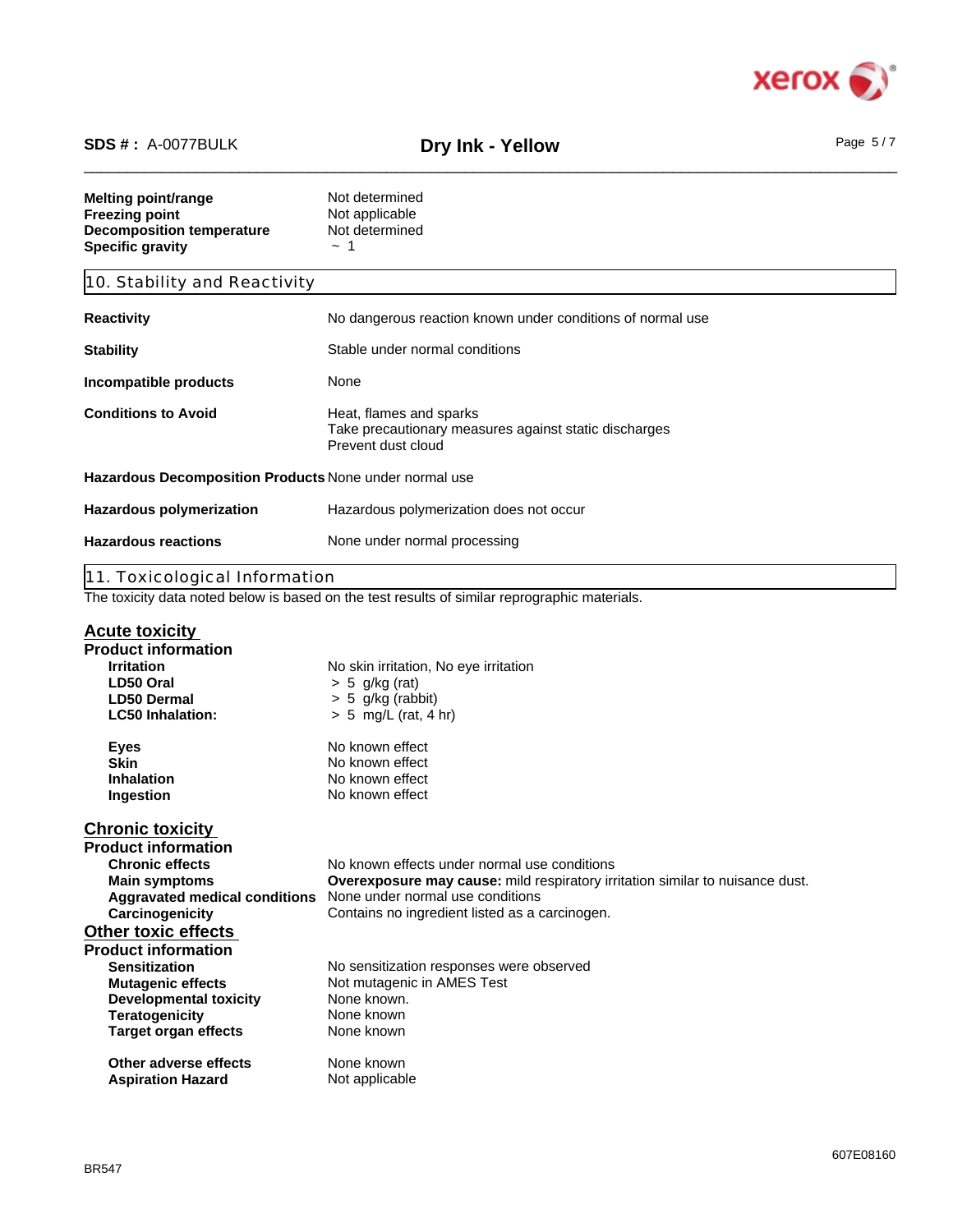

# \_\_\_\_\_\_\_\_\_\_\_\_\_\_\_\_\_\_\_\_\_\_\_\_\_\_\_\_\_\_\_\_\_\_\_\_\_\_\_\_\_\_\_\_\_\_\_\_\_\_\_\_\_\_\_\_\_\_\_\_\_\_\_\_\_\_\_\_\_\_\_\_\_\_\_\_\_\_\_\_\_\_\_\_\_\_\_\_\_\_\_\_\_\_ **SDS # :** A-0077BULK **Dry Ink - Yellow** Page 6 / 7

### 12. Ecological Information

### **Ecotoxicity**

The environmental impact of this product has not been fully investigated. However, this preparation is not expected to present significant adverse environmental effects.

| <b>Persistence and degradability</b> | No information available.                                                                                                                                                                                                                                                                                                                                                                                                                                                                                                      |
|--------------------------------------|--------------------------------------------------------------------------------------------------------------------------------------------------------------------------------------------------------------------------------------------------------------------------------------------------------------------------------------------------------------------------------------------------------------------------------------------------------------------------------------------------------------------------------|
| 13. Disposal Considerations          |                                                                                                                                                                                                                                                                                                                                                                                                                                                                                                                                |
| <b>Waste Disposal Methods</b>        | This material, as supplied, is not a hazardous waste according to Federal regulations (40<br>CFR 261). This material could become a hazardous waste if it is mixed with or otherwise<br>comes in contact with a hazardous waste, if chemical additions are made to this material, or<br>if the material is processed or otherwise altered. Consult 40 CFR 261 to determine whether<br>the altered material is a hazardous waste. Consult the appropriate state, regional, or local<br>regulations for additional requirements. |
| Contaminated packaging               | Dispose of in accordance with local regulations.                                                                                                                                                                                                                                                                                                                                                                                                                                                                               |

### 14. Transport Information

**Note** This material is not subject to regulation as a hazardous material for shipping.

| 11 5<br>ion<br>$-$ formo<br>⊔ົດຕ                                |  |
|-----------------------------------------------------------------|--|
| the contract of the contract of the con-<br>the property of the |  |

### **International Inventories**

| TSCA                 | Complies |
|----------------------|----------|
| <b>DSL/NDSL</b>      | Complies |
| <b>EINECS/ELINCS</b> | Complies |

### **U.S. Federal Regulations**

### **SARA 313**

Section 313 of Title III of the Superfund Amendments and Reauthorization Act of 1986 (SARA). This product does not contain any chemicals which are subject to the reporting requirements of the Act and Title 40 of the Code of Federal Regulations, Part 372. **Clean Water Act**

This product is not regulated as a pollutant pursuant to the Clean Water Act (40 CFR 122.21 and 40 CFR 122.42).

**Clean Air Act, Section 112 Hazardous Air Pollutants (HAPs) (see 40 CFR 61)**

This product is not regulated as a hazardous air pollutant (HAPS) under Section 112 of the Clean Air Act Amendments of 1990. **CERCLA**

This material, as supplied, does not contain any substances regulated as hazardous substances under the Comprehensive Environmental Response Compensation and Liability Act (CERCLA) (40 CFR 302) or the Superfund Amendments and Reauthorization Act (SARA) (40 CFR 355). There may be specific reporting requirements at the local, regional, or state level pertaining to releases of this material.

### **TSCA**

TSCA 12(b) does not apply to this product.

### **U.S. State Regulations**

### **California Proposition 65**

This product does not contain any Proposition 65 chemicals.

### **U.S. State Right-to-Know Regulations**